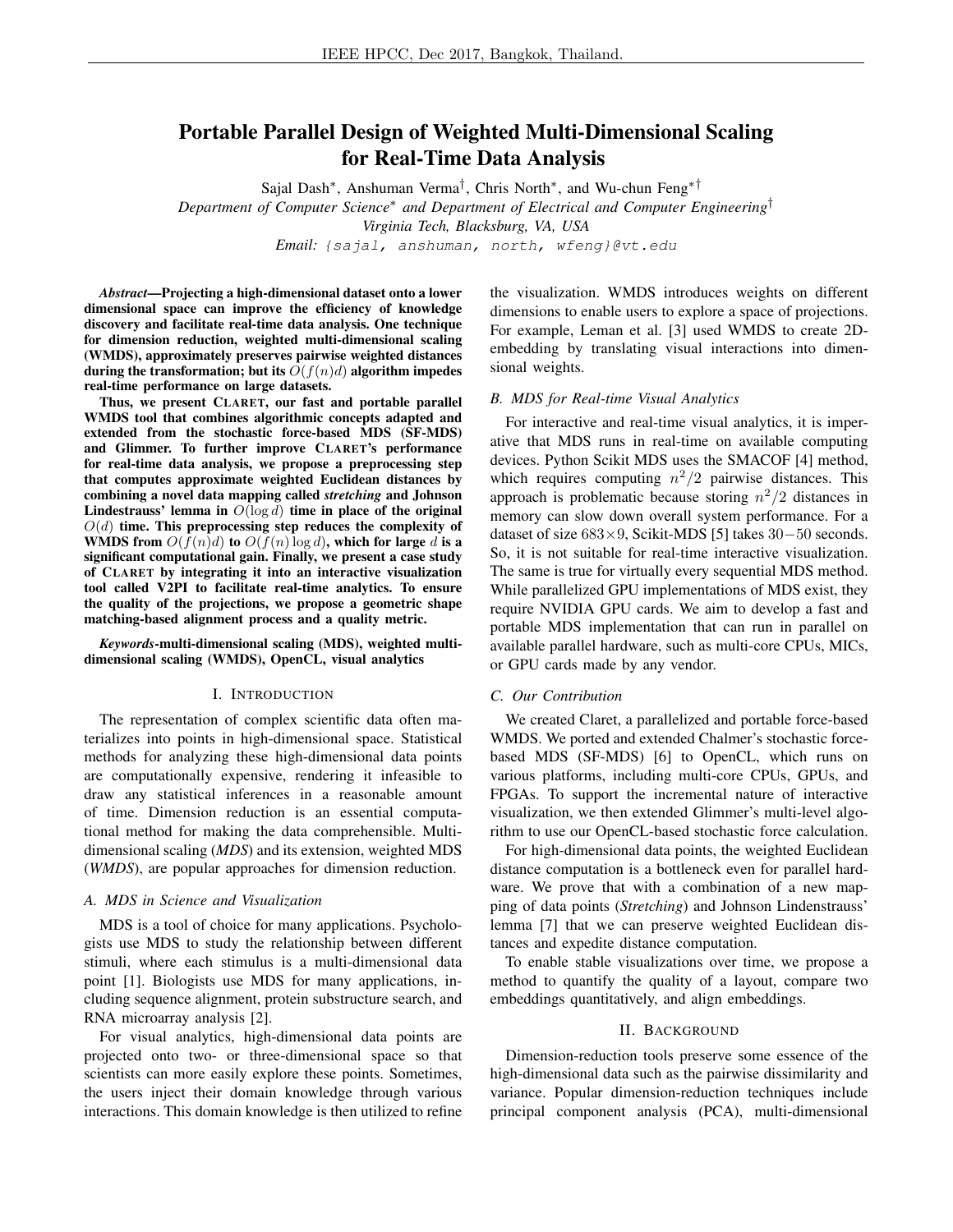scaling (MDS), and linear discriminant analysis (LDA). PCA [8] reduces the dimension of the data by choosing directions along which the total variance of projected data points is maximized. MDS [9] preserves pairwise distances, which is a measure of dissimilarity. Weighted multidimensional scaling (WMDS) preserves pairwise weighted distances. LDA [10] finds a linear combination of features to reduce the dimension, and it preserves the class discrimination between points.

Assume there are *n* points in  $\mathbb{R}^d$  and they are represented as a collection of n d-dimensional vectors. W is a d-dimensional weight vector. The projection of these high-dimensional data points onto  $2D$  space, L is n two dimensional vectors.  $H, W, L$  can be written as

$$
\begin{pmatrix} \{h_{1,1} \ldots h_{1,d}\} \\ \vdots \\ \{h_{n,1} \ldots h_{n,d}\} \end{pmatrix}, \begin{pmatrix} w_1 \\ \vdots \\ w_d \end{pmatrix}, \text{ and } \begin{pmatrix} \{l_{1,1}, l_{1,2}\} \\ \vdots \\ \{l_{n,1}, l_{n,2}\} \end{pmatrix}.
$$

MDS projects data by minimizing some variant of a stress measure, as depicted in equation 1.

$$
\sum_{i=1}^{n} \sum_{j=i+1}^{n} \left( \sqrt{\sum_{k=1}^{d} (h_{i,k} - h_{j,k})^2} - \sqrt{\sum_{k=1}^{2} (l_{i,k} - l_{j,k})^2} \right)^2
$$
\n(1)

WMDS, on the other hand, preserves weighted highdimensional distances between points in a low-dimensional space. It minimizes a slightly different stress function, which uses W while computing high-dimensional distances. Stress for WMDS is defined as follows:

$$
\sum_{i=1}^{n} \sum_{j=i+1}^{n} \left( \sqrt{\sum_{k=1}^{d} (h_{i,k} - h_{j,k})^2 w_k} - \sqrt{\sum_{k=1}^{2} (l_{i,k} - l_{j,k})^2} \right)^2 \tag{2}
$$

## A formal definition of WMDS follows:

Definition II.1 (WMDS). *Given high-dimensional data* H*, and a dimensional weight vector* W*, find a two-dimensional embedding* L *that minimizes the stress in equation 2.*

#### III. RELATED WORK

We present the state of the art of MDS tools, focusing mainly on GPU-based tools. We also briefly discuss random projection and layout matching.

# *A. Force-Directed MDS*

We can view the projection of high-dimensional points onto low-dimensional space as a layout optimization problem. Minimizing the stress function narrows the difference between the high-dimensional distance and low-dimensional distance for all pairs. If we start with an initial random layout, i.e. *2D* projection, and guide the points to move around while lowering the difference between distances in two spaces, it will eventually converge to the optimal layout.

In the n-body problem, every point exerts forces on all other  $n - 1$  points depending on some measure such as mass and distance in the gravitational force field and charge and distance in the electrostatic force field. In layout computation, a given point needs to move towards or further from any other point in the embedding. The amount of these movements depends on how closely their distance in the current layout matches with their high-dimensional counterpart. If we are to attach a force between these two points, it should be proportional to the difference between these two distances.

Thus, the layout computation problem maps to an nbody problem when we apply a force between two points  $i$ and j proportional to the measure,  $LD(i, j) - HD(i, j)$ . If  $LD(i, j) - HD(i, j) < 0$ , the force is repulsive and it will move the two points apart. If  $LD(i, j) - HD(i, j) > 0$ , the force is attractive and this will move the two points closer. For the  $i^{th}$  point, the total experienced force is

$$
F_i = \sum_{j \neq i} K \times (LD(i, j) - HD(i, j))
$$

Here K is a constant that we can tune for the dataset and simulation environment. Once we compute force for a point in *2D*, we can estimate acceleration, which is proportional to the force. This acceleration can be used to calculate current velocity, and in turn, the point's next position. Velocity is updated using  $v = v_0 + a \times \delta t$ , and the next position is updated using  $x = x_0 + v \times \delta t$ . Here,  $\delta t$  is simulation step.  $\langle v_0, x_0 \rangle$  and  $\langle v, x \rangle$  are the velocity and position at the beginning and at the end of the current timestamp.

Force computation at each step is a  $O(n^2)$  operation since we have to compute  $O(n^2)$  distances in 2D. This estimate also assumes that we pre-compute all the high-dimensional distances; otherwise, this computation becomes  $O(n^2 \times d)$ operations.

We can compute forces, velocities, and positions of  $n$ points independently. There are multiple implementations that use spring-force simulation as a means to perform MDS. Since we can map MDS to an n-body problem, a wellstudied and optimized problem in GPU computing, we take this approach as the core of Claret.

## *B. Stochastic Force-based MDS(SF-MDS)*

Force-based MDS can be computed in parallel using many cores; however, the computation workload per thread is still large. Assuming we have  $n$  parallel threads at our disposal, the  $i^{th}$  thread will compute  $F_i$  which is a summation of forces exerted by the  $n - 1$  other points. For large n, each thread might take a long time to finish its computation.

Chalmers et al. [6] made an observation that we can perform force simulation with much less effort using two small representative sets from the  $n-1$  points. In their algorithm, they maintain two sets, a "near set" of size  $s_n$  and a "random set" of size  $s_r$ . The near-set gradually converges to contain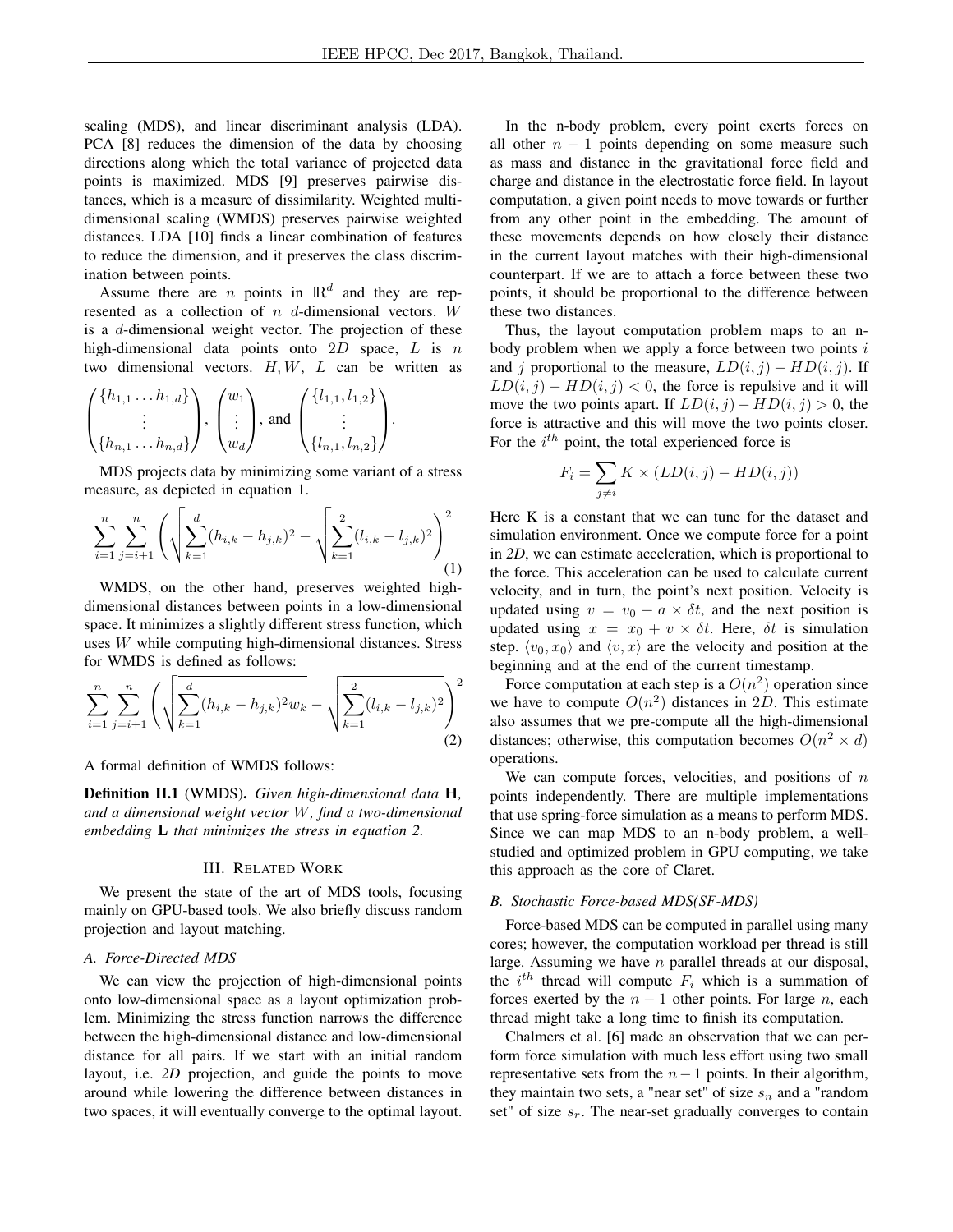the nearest  $s_n$  points the while random set always picks  $s_r$ new points at every simulation step. The near-set expedites convergence by providing local structure information, and the random set helps the embedding by enforcing global structure. The sizes used by Chalmers' algorithm are 14 and 10, respectively, which were determined empirically. Though Chalmers' version is a sequential one, we can leverage the fact that n-body simulation can be performed in parallel, and reduce the per-thread workload to a constant amount. This observation also helps us with the stress computation. Instead of adding  $O(n^2)$  differences, we can add  $O(n)$ distances to approximate the stress.

# *C. GPU-based MDS*

Several realizations of GPU-based *MDS* exist. The field of bioinformatics has produced quite a few GPU-based MDS tools in CUDA, a NVIDIA-specific GPU programming language. Fester et al. [11] implemented a CUDA version of HiT-MDS by employing reduction to add a large group of numbers and computing multi-dimensional distances in parallel. CUDA-based fast multidimensional scaling (CFMDS) [2] dynamically decides whether to run MDS on the entire dataset or divide the data into chunks that can fit into the global memory of the NVIDIA GPU card depending on the input size.

## *D. Multi-level SF: Glimmer*

Glimmer by Ingram et al. [12] uses stochastic force as the base algorithm for their force-based MDS, and they implemented this on a GPU using OpenGL, primarily a graphics programming language. One major contribution of their work is that they optimize the layout at multiple levels. Glimmer divides the dataset into  $log_b n$  levels, data ranges in these levels are  $[0, max(MIN\_SIZE, \frac{n}{b^{\log_b n}})], \ldots, (\frac{n}{b^2}, \frac{n}{b}], (\frac{n}{b}, n],$  where b is a constant called the decimation factor. Glimmer uses three operators at each level: restrict, relax, and interpolate. The *restrict* operator samples points for that range. *Relax* runs stochastic force to find optimal embedding for all points up to the previous level. *Interpolate* uses all relaxed points up to the previous level to sample the near and random set to run stochastic force on the data at the current level. In the last level, relaxing all data produces the final embedding.

# IV. CLARET

To develop Claret, we parallelize the sequential MDS algorithm SF-MDS and port the parallelized version into parallel hardware using OpenCL. Claret also uses Glimmer's multi-level approach to obtain faster convergence.

Continuing from sub-section III-B, SF-MDS is a linear approximation of force-based MDS. Instead of computing force from all  $n-1$  points, SF-MDS uses two small subsets to do so. At every iteration, the near set is updated by choosing the  $s_n$  nearest points (according to their high dimensional distances from the point under consideration) from  $pivot\_size = s_n + s_r$  pivot points. We summarize SF-MDS in Algorithm 1, where  $f()$  and  $g()$  are linear functions to allow tuning simulation parameters.

# Algorithm 1 Force Based MDS

|     | <b>Require:</b> highD[ $n \times d$ ], lowD[ $n \times 2$ ], velocity[ $n \times 2$ ],<br>$force[n \times 2]$ , pivots $[n][pivot\_size]$ |
|-----|-------------------------------------------------------------------------------------------------------------------------------------------|
|     | 1: while $converge() \neq true$ do                                                                                                        |
| 2:  | for $i=0 \rightarrow n$ do                                                                                                                |
| 3:  | $near\_set \leftarrow pivots[i][0 \dots near\_set\_size]$                                                                                 |
| 4:  | $random\ set \leftarrow random\ indices$                                                                                                  |
| 5:  | $my\_pivots \leftarrow near\_set \cup random\_set$                                                                                        |
| 6:  | <b>for</b> $j = 0 \rightarrow pivot\_size$ <b>do</b>                                                                                      |
| 7:  | $k \leftarrow my\_pivots[j]$                                                                                                              |
| 8:  | $hDistance[k] \leftarrow dist(highD[i], highD[k])$                                                                                        |
| 9:  | $lDistance[k] \leftarrow dist(lowD[i], lowD[k])$                                                                                          |
| 10: | $force+=f(hDistance[k]-lDistance[k])$                                                                                                     |
| 11: | sort my pivots based on hDistance                                                                                                         |
| 12: | $a \leftarrow g(force)$                                                                                                                   |
| 13: | $velocity[i] \leftarrow velocity[i] + at$                                                                                                 |
| 14: | $lowD[i] \leftarrow lowD[i] + velocity[i] \times t$                                                                                       |
| 15: | $pivots[i] \leftarrow my\_pivots$                                                                                                         |
|     |                                                                                                                                           |

We want to parallelize algorithm 1 for efficient implementation and fast execution on any OpenCL supported devices. In OpenCL architecture, we have two types of computing devices: host and device. The host is usually a CPU which can launch parallel programs into devices and act as the moderator and controller. The host has host memory, and the device has a hierarchy of memory consisting of global memory, constant memory, and local memory. We load the input data into host memory; the host program then launches parallel programs in SIMD fashion into computing units of one or more devices.

Given the sequential algorithm as depicted in algorithm 1, the goal is to develop a parallel program that achieves similar functionalities and can run on any computing device having the parallel computing architecture specified by the OpenCL standard.

# *A. Porting SF-MDS to GPU using OpenCL*

Any n-body problem can be parallelized across *n* points. Every point experience force from all other (or in the case of SF-MDS, a subset of) points which are frozen in time and space. At the beginning of every iteration, each point sees the same configuration ( $\langle position, velocity, \ldots \rangle$ ) of points. In SF-MDS, every point experiences force from  $pivot\_size =$  $O(1)$  other points. So, we don't unroll the loop for iterations over time; instead, we unroll/parallelize the outer for loop in line 2 as every point can be processed independently in a given duration of  $\delta t$ .

So, every iteration for every point runs in  $O(1) = O(n)/n$ time. The code block consisting from line 3 through line 15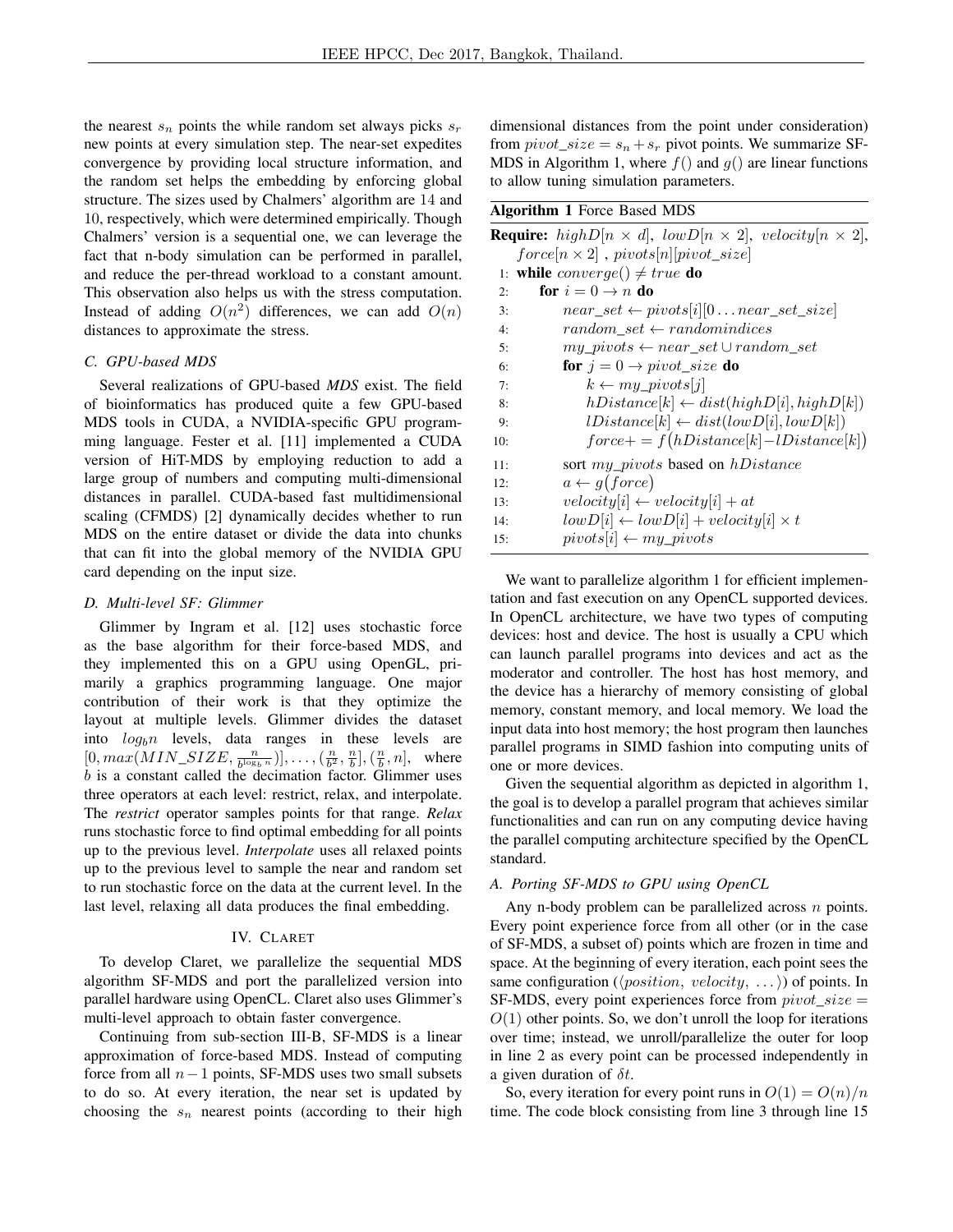computes the force and updates the position for a given point. We can take this block and put it inside a computing unit, namely thread, to take care of individual points in parallel. Algorithm 2 shows a high-level OpenCL kernel of Claret. At every iteration,  $n$  such kernels are launched to update the positions of  $n$  points in parallel.

# Algorithm 2 Claret Kernel

1:  $gid \leftarrow get\_global\_id(0)$ 2: 3: //copy data from global memory 4:  $near\_set \leftarrow pivots[i][0 \dots near\_set\_size]$ 5:  $random\_set \leftarrow random indices$ 6:  $my\_pivots \leftarrow near\_set \cup random\_set$ 7:  $v_0 \leftarrow velocity[qid]$ 8:  $x_0 \leftarrow lowD[qid]$  $Q^2$ 10: //compute force using pivot points 11: for  $j = 0 \rightarrow pivot\_size$  do 12:  $k \leftarrow my\_pivots[j]$ 13:  $hDistance[j] \leftarrow dist(highD[gid], highD[k])$ 14:  $lDistance[j] \leftarrow dist(lowD[gid], lowD[k])$ 15:  $\delta v \leftarrow v_0 - velocity[k]$ 16:  $force+=f(hDistance[k]-lDistance[k],\delta v)$ 17: sort my\_pivots based on hDistance 18: globalSynchronization() 19: 20: //update velocity and position 21:  $a \leftarrow g(force)$ 22:  $v \leftarrow v_0 + at$ 23:  $x \leftarrow x_0 + v \times t$ 24: //copy data back to global memory 25:  $velocity[qid] \leftarrow v$ 26:  $lowD[gid] \leftarrow x$ 27:  $pivots[gid] \leftarrow my\_pivots$ 28: globalSynchronization()  $29.$ 30: //Compute low dimensional distances 31: for  $j = 0 \rightarrow pivot\_size$  do 32:  $k \leftarrow my\_pivots[j]$ 33:  $lDistance[j] \leftarrow dist(lowD[gid], lowD[k])$ 

There are some implementation/porting challenges which can cripple the performance on different accelerators in OpenCL programming paradigm. We address some of these issues in the remaining part of this section.

# *B. Memory and Data Management*

Solving an n-body problem for large data requires storing a significant amount of data in memory, efficient access to that memory, and minimal data transfer between the host and device.

*Storing data into memory:* We give an estimate of the in-memory data storage requirement during a single iteration in table I. For the purpose of demonstration, we set *pivot* size to 8.

| Buffer        | Purpose                | Size         | Type         |
|---------------|------------------------|--------------|--------------|
| highD         | high dimensional data  | $n \times d$ | float        |
| lowD          | 2D projection          | $n \times 2$ | float        |
| pivot indices | Near and Random index  | $n \times 8$ | unsigned int |
| hd distances  | HD distances to pivots | $n \times 8$ | float        |
| ld distances  | LD distances to pivots | $n \times 8$ | float        |

Table I: The comprehensive list of required memory.

We have to store around  $(22 + d) \times n$  floating point numbers in device memory. So, even for an input data as big as  $10^6 \times 100$ , the required memory is around  $500MB$ , which can easily fit in the device memory of modern hardware accelerators.

Since pre-computing  $O(n^2)$  distances requires a large amount of device memory, we compute distances on the fly. That also helps avoid moving a great deal of data between the host and device.

*Low latency in memory access:* We coalesced memory access so that whenever possible, the compiler can resort to vector operation. Before the first iteration, we precompute  $n \times pivot\_size/2$  pivot indices in the range  $[0, n)$ and offload the whole data into device's global memory. At every iteration, for every point we generate a random starting point as  $si = f(global id, iteration)$  and access  $pivot\_indices[si \dots si + pivot\_size/2]$  as new random points.

*Minimum Data Transfer:* Moving data back and forth between the host and device is a time-consuming task. So, we move almost the entirety of the data at the beginning of the first iteration to device global memory, and then between iterations, we only fetch a constant sized data from the device to host.

## *C. Global Synchronization and Kernel Fusion*

At any given iteration of force simulation, every point sees the same configuration, the same high and low-dimensional positions. We want to ensure consistent access to global memory shared by all threads.

In algorithm 2, during a given iteration (same time window), all threads access  $lowD$  4 times in lines 9, 14, 26, and 33. Except for the third access, all other accesses are read accesses. These accesses have a deterministic order, let's call them  $R1$ ,  $R2$ ,  $W1$ , and  $R3$ ,  $W1$  is a write access that can create a data race between threads if the threads do not synchronize before and after this step. So, we put two global synchronization points in the kernel.

Unfortunately, OpenCL does not directly support global synchronization. Furthermore, the global synchronization mechanism offered by Xiao et al. [13] is not viable because OpenCL cannot globally synchronize across workgroups.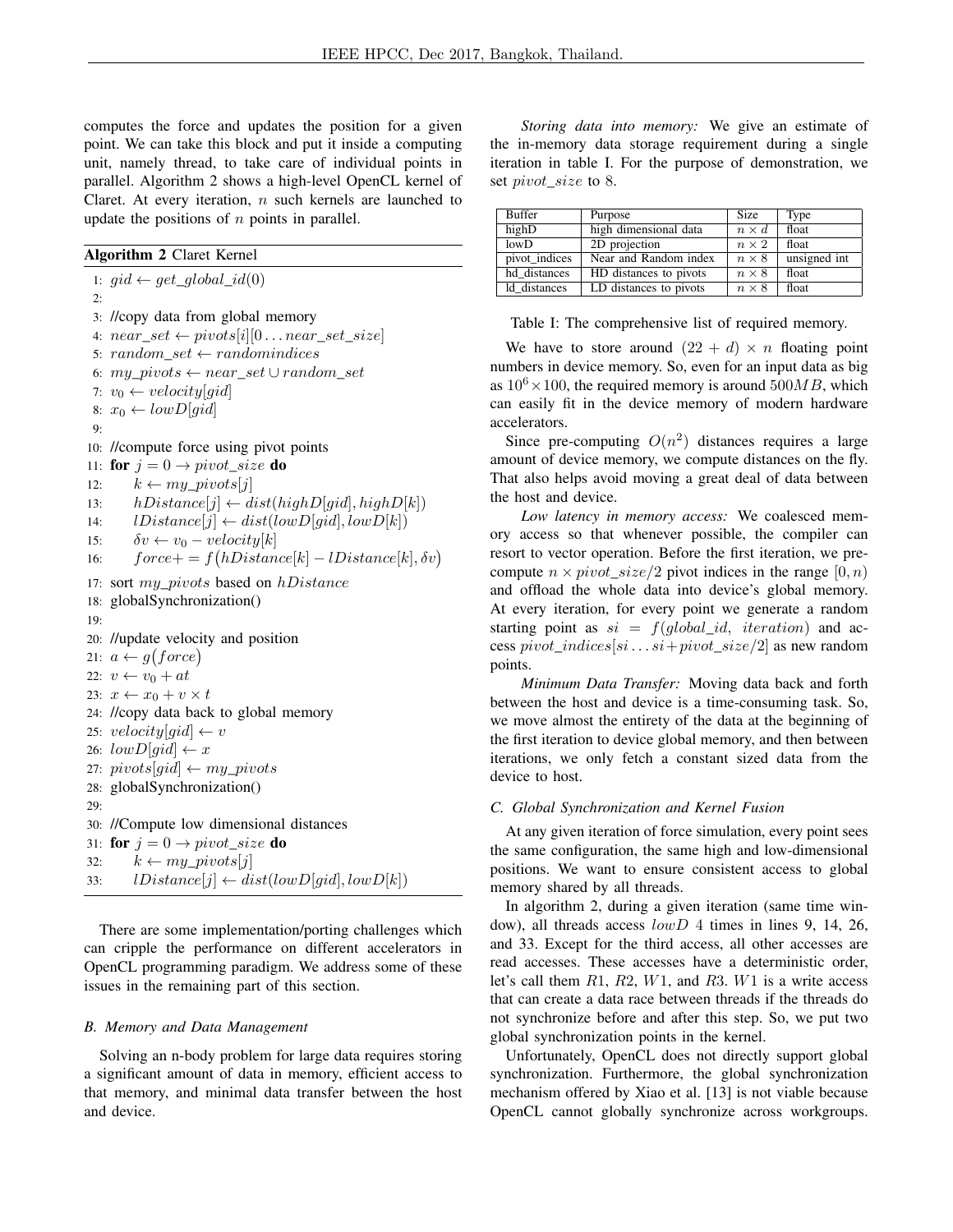Instead, we break the workflow of a single thread across three kernels at the points of required global synchronization. Between two kernel calls, control returns to the host, and thus, all threads get a chance to synchronize globally.

While this approach ensures the correctness of our parallelization, the overhead of coming back to CPU is nontrivial. So, we seam the kernels back together using kernel fusion through double buffering. We maintain two buffers for one array, and at any given step, all threads read from the same buffer and write to the other buffer. This method ensures W1 does not create any inconsistency in values read by different threads.

## *D. Computing Distance in Parallel*

Every thread needs to compute pivot\_size pairwise distances, each of them is an  $O(d)$  task if computed sequentially within the thread. Ideally, each pairwise distance computation comes down to reducing  $d$  values into 1 value. Each main thread is launching  $(pivot\_size \times d)$  threads to reduce pivot\_size values. This mechanism is known as dynamic parallelism, and only a handful of GPU cards support this. Since we do not want to restrict Claret to run on only a selected few accelerators, we solve this in software.

We can break the kernel into three segments for three tasks. Each thread will run in parallel to compute pivot indices and then they will sync. After that, we combine all threads' reduction jobs into one big reduction job. Here  $(n \times$ pivot  $size \times d$ ) values will be reduced to  $(n \times pivot\_size)$ values by  $(n \times pivot \; size \times d)$  reduction threads.

Once the reduction threads finish, all distances for all regular threads are completed and available. Now, each regular thread can resume computing forces and positions for the points for which they are responsible.

## *E. Stress Computation and Convergence*

At every iteration, after every point's position is updated, we compute stress by a reduction in the accelerator. We smooth the stress curve by taking moving average, and we use Cauchy Convergence test for deciding termination. In each level, the stress starts from a high point and eventually plateaus.

## V. QUANTIFYING LAYOUT SIMILARITY

Embeddings created by different MDS implementations or the same implementation in different phases might appear dissimilar. We want to investigate similarity between such embeddings.

To quantify the similarity between embeddings, we propose a method based on geometric shape matching. Let point set P consist of n points in d-dimensional space. Let  $L_1$ ,  $L_2$  be two projections created by MDS. We want to quantify the similarity between these two.

If two embeddings are similar under rotation and translation, we align them using center of mass and principal components. First, we compute centers of mass  $C_1, C_2$  of  $L_1, L_2$  respectively. Then, we apply  $C_2 - C_1$  translation to  $L_1$  so that their centers coincide.  $L'_1 = L'_1 + C_2 - C_1$ . We compute their first principal components  $\vec{v_1}$ ,  $\vec{v_2}$  for  $L'_1, L_2$ and the angle  $\theta$  between  $\vec{v_1}, \vec{v_2}$ . Finally, we apply  $\theta$  rotation to  $L'_1$  so that  $v'_1$  and  $v'_2$  are aligned.

To compute similarity between the layouts  $L_1, L_2$ , we then pick *n* corresponding point pairs  $(p_i, q_i)$  where  $p_i \in L'_1$ and  $q_i \in L_2$ . We then compute n Euclidean distances between points in each pair, and take their average to get the final score. Formally,

$$
similarity(L_1, L_2) = \sum_{\substack{i=1 \ \sigma_i \\ p_i \in L'_1, q_i \in L_2}} dist(p_i, q_i) \qquad (3)
$$

The alignment procedure can be used to stabilize 2D projections in different phases of interactive visualization.

## VI. STRETCHED RANDOM PROJECTION

In WMDS, we have to compute  $O(n^2)$  weighted Euclidean distances in  $\mathbb{R}^d$  which requires  $O(n^2d)$  operations. We propose a way to cut this computation.

# *A. JL Lemma for Weighted Euclidean Distance*

The compute kernels compute pairwise distances on the fly To reduce global memory usage. Each distance computation is a  $O(d)$  task which can slow down the program for large  $d(d \approx n)$ .

We solve this problem using a result from geometry. Johnson–Lindenstrauss lemma [7] states that if we project a high dimensional dataset onto a randomly chosen subspace of much smaller dimensions, it preserves the Euclidean distances approximately. Since *WMDS* requires retaining weighted Euclidean distances, we extend JL lemma to prove that similar result can be achieved for weighted Euclidean distance as well.

**Definition VI.1.** Given a set of n points in  $\mathbb{R}^d$ , and a *parameter*  $\epsilon > 0$ , *a projection of* P *onto a random*  $k$ *dimensional linear subspace, a distance*  $||p - q||_2$  *is*  $\epsilon$ *preserved if*  $(1 - \epsilon) ||p - q||_2 \le \sqrt{d/k} ||f(p) - f(q)||_2 \le$  $(1 + \epsilon) ||p - q||_2.$ 

Theorem VI.1. *Johnson-Lindenstrauss Lemma Let* P *be a set of n points in*  $\mathbb{R}^d$ *, let*  $\epsilon > 0$  *be a parameter,* and let  $k = (1/\epsilon^2) \log n$ . Let Q be the projection of P *onto a random* k*-dimensional linear subspace. Then all pairwise Euclidean distances in* P *are -preserved by the corresponding pairwise Euclidean distances in* Q *with probability at least* 1/2*.*

**Definition VI.2.** Given a point set P in  $\mathbb{R}^d$  and a di*mensional weight vector* W*, the weighted Euclidean distance between two points*  $p, q$  *in*  $P$  *is*  $||p - q||_{w2}$  =  $\left(\sum_{i=1}^k w_i (x_{pi} - x_{qi})^2\right)^{1/2}$ .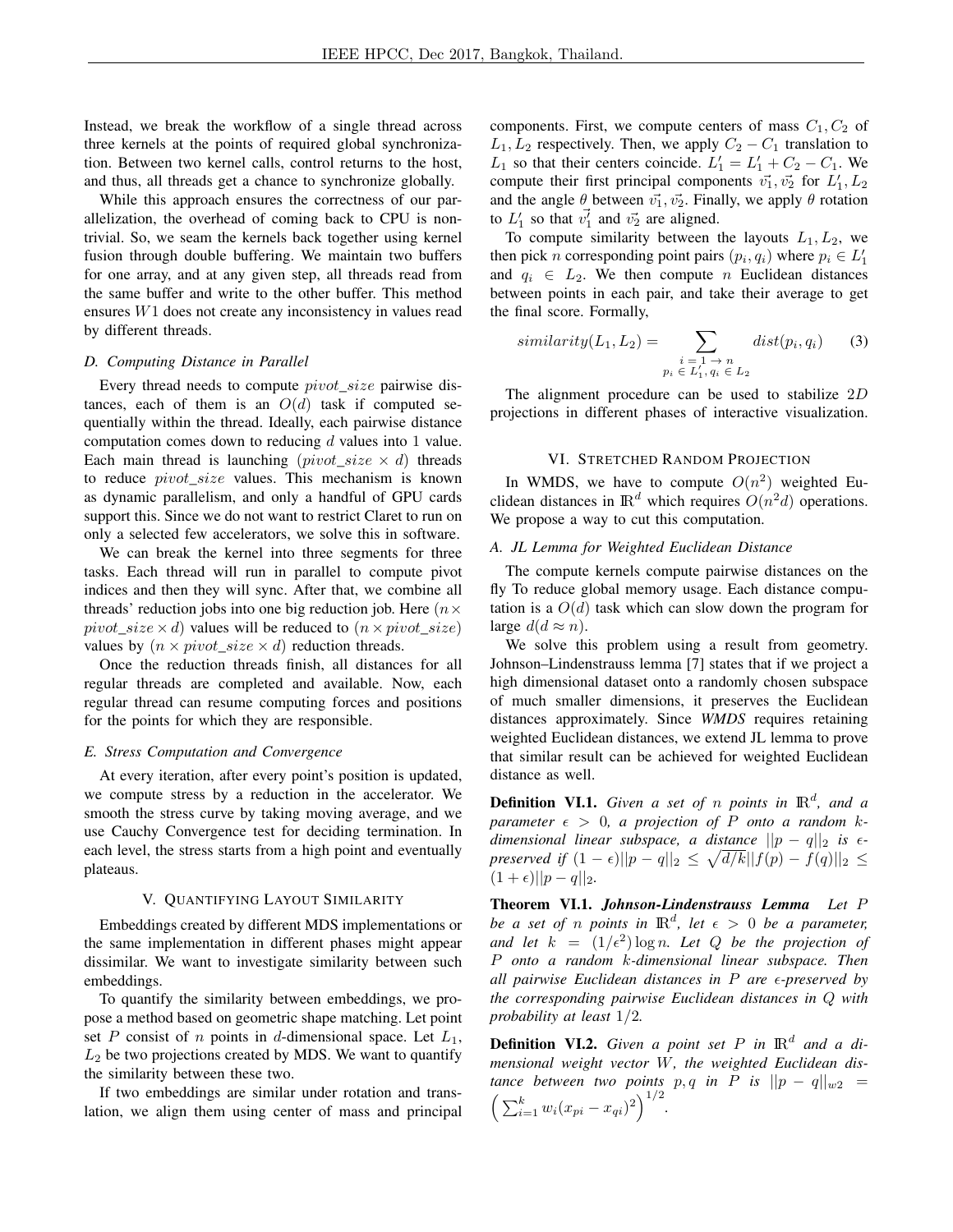**Definition VI.3.** *Stretching*  $p = [x_{p1}, x_{p2}, \dots x_{pd}]^T$  *by*  $W =$  $[w_1, w_2, \ldots, w_d]^T$  is scaling p by  $w_i$  along  $i^{th}$  dimension for  $i \in \{1, 2, \ldots, d\}$  *so that*  $p' = [\sqrt{w_1} \times x_{p1}, \ldots, \sqrt{w_d} \times x_{pd}]^T$ . Formally,  $p' = p \bigoplus W = [\sqrt{w_1} \times x_{p1}, \dots, \sqrt{w_d} \times x_{pd}]^T$ . *A point set* P *is stretched by* W *if every point*  $p \in P$  *is stretched by* W*.*

Theorem VI.2. *Johnson-Lindenstrauss Lemma for weighted Euclidean distance Let* P *be a set of* n *points in*  $\mathbb{R}^d$ , *W is d-dimensional weight vector, let*  $\epsilon > 0$  *be a parameter, and let*  $k = (1/\epsilon^2) \log n$ . Let Q be the projection *of*  $P$  ⊖ *W onto a random k-dimension linear subspace. Then, all pairwise weighted Euclidean distances in* P *are -preserved by the corresponding pairwise Euclidean distances in* Q *with probability at least* 1/2*.*

*Proof:* Let,  $p' = p \bigoplus W$  and  $q' = q \bigoplus W$ . Both,  $p'$  and  $q'$  are points in  $\mathbb{R}^d$  and they can be mapped to their objects p and q. By Theorem VI.1,  $||p' - q'||_2$  is  $\epsilon$ -preserved after projecting  $P \bigoplus W$  onto k-dimensional linear subspace.

$$
||p' - q'||_2 = ||p \oplus W - q \oplus W||_2
$$
  
=  $\left(\sum_{i=1}^k (\sqrt{w_i} x_{pi} - \sqrt{w_i} x_{qi})^2\right)^{1/2}$   
=  $\left(\sum_{i=1}^k w_i (x_{pi} - x_{qi})^2\right)^{1/2}$   
=  $||p - q||_{w2}$  (4)

According to Theorem VI.1,  $(1 - \epsilon) ||p' - q'||_2$  <  $\sqrt{d/k} ||f(p') - f(q')||_2 < (1 + \epsilon) ||p' - q'||_2$ . We know from equation 4,  $||p' - q'||_2 = ||p - q||_{w_2}$ . So,  $(1-\epsilon)||p-q||_{w2} \leq \sqrt{d/k} ||f(p') - f(q')||_2 \leq (1+\epsilon)||p$  $q||_{w2}$ . Hence, the weighted Euclidean distance between two points in  $P$  are preserved by the corresponding Euclidean distance in Q with probability at least 1/2.

#### *B. Computing Distance using Random Projection*

To compute pairwise weighted Euclidean distances in P, we first compute  $P \bigoplus W$ . This can be accomplished by multiplying  $(n \times d)$ - matrix P with a  $(d \times d)$  diagonal matrix  $W_D$ , where  $W_D[i, i] = w_i$ .  $P' = P \bigoplus W = P \times W_D$ .

Then, we will project  $P'$  onto k-dimensional linear subspace by multiplying  $P'$  with a  $d \times k$  dimensional random matrix R. So, the projected point set  $Q = P' \times R =$  $P \times W_D \times R$ .

Once we have computed  $Q$ , we will compute pairwise Euclidean distances in  $Q$ , and they will be  $\epsilon$ -approximation of the weighted Euclidean distances in P.

# *C. Preprocessing Time*

Construction of  $W_D$  takes  $O(d)$  time.  $P \bigoplus W$  takes  $O(nd)$  time since  $W_D$  is a sparse matrix. R can be a sparse matrix  $[14]$  with only  $1/3$  non-zero entries. So, the overall runtime for this preprocessing step is  $O(n^2 + n \log n + n^2 \times$  $log n$ ) =  $O(n^2 log n)$ .

For large d, we use this result to create  $H' \in \mathbb{R}^{O(\log n)}$ and then run MDS on  $H'$ . The saved computation in MDS for the reduced dimension is enough to pay for this preprocessing step.

# VII. RESULT AND DISCUSSION

The two main foci of this undertaking of implementing WMDS in OpenCL are:

- 1) to be able to run this on multiple accelerator types.
- 2) make the runtime fast enough for interactive visual analytics.

In this section, we will first start with demonstrating the correctness of our implementation by comparing the embedding for several datasets produced by Claret against that of Scikit-MDS and Glimmer. Next, we will show the runtime performance on various accelerators with different configurations.

We use a range of datasets from different sources.

- 1) Cancer: This dataset contains information regarding breast cancer patients. There are 683 patients each with 9 features.
- 2) Shuttle: This dataset is collected from NASA. It contains 43500 data points about shuttle turn correlation, and each data point has 9 features.
- 3) Supreme Court Ruling: We constructed two datasets of size  $14000 \times 20$  and  $14000 \times 100$  by running topic analysis on supreme court rulings.
- 4) Artificial Data: We generate artificial data from 10 20-variate normal distributions. These datasets will have 10 clusters with 20 dimensions.

## *A. Layout Validation*

We get a similar output irrespective of our choice of the accelerator for running Claret. We compute embeddings for the same datasets using Claret on GPU, Scikit-MDS on CPU and Glimmer on GPU. As we can see in figure 1, the Claret's embedding is comparable with the Glimmer and Scikit-MDS's embedding. Though the later was only able to compute embedding for the smallest dataset. These embeddings are visually similar. We also compared stress of the embeddings, and the stresses are within  $\pm 5\%$  of each other.

#### *B. Performance Baseline*

We want to compare Claret's performance against a sequential MDS tool such as Scikit-MDS. As anticipated in earlier sections, Scikit-MDS can not compute embeddings for larger datasets. It ran out of memory for Shuttle and SC Ruling data even in a system with 8GB of memory. So, we compare Claret's performance against that of Scikit-MDS's on the Cancer dataset.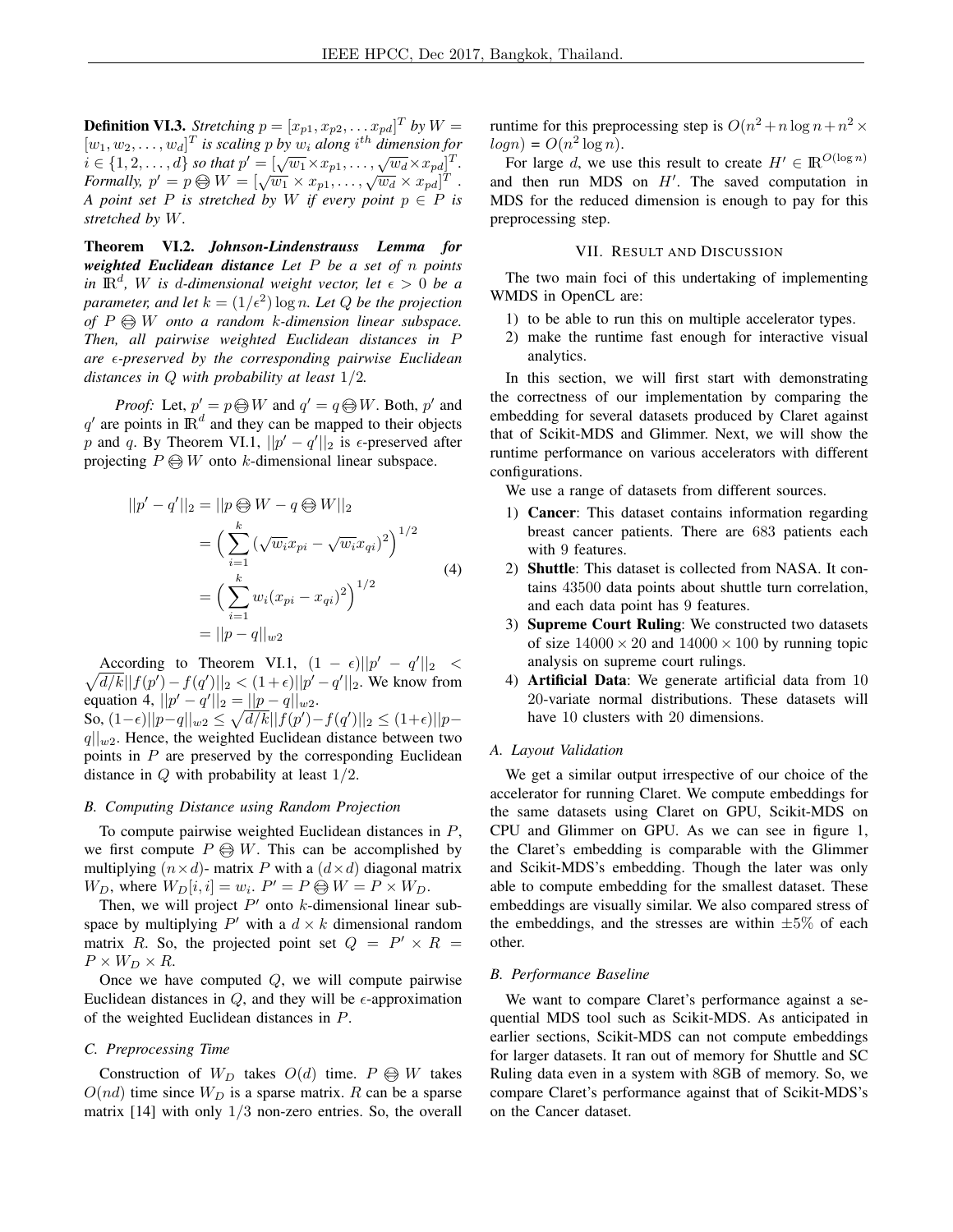

Figure 1: Embeddings produced by Claret(left) and Glimmer(right). The embeddings are visually similar as well as their stresses are within  $\pm 5\%$  of each other.

We could run Scikit-MDS only on Cancer dataset (683  $\times$ 9); it took 15s even with 4 parallel threads. Claret took 310ms. We ran both tools in Xeon-E5 with 4 CPU cores.

# *C. Comparison Against other GPU-based MDS Method*

There are several GPU-based MDS tools; CFMDS and Hit-MDS are implemented in CUDA and Glimmer are implemented in OpenGL. CFMDS has a dependency on CULA which is discontinued, and Hit-MDS is implemented using very old version of CUDA. Osipyan et al. [15] reported that Glimmer is faster than CFMDS and Hit-MDS. So, we compare Claret's performance against Glimmer's performance on NVIDIA Titan X GPU card. From Figure 2, we see that Claret is  $(3-9)X$  faster than Glimmer.



Figure 2: Claret is 3-9 times faster than Glimmer depending on the dataset.

We also experimented with artificial data to see whether the performance is dependent on the values of  $n$ . Figure 3 shows the result. Claret's speedup compared to Glimmer is in the range  $6.28X - 1.45X$ . As the data size increases, the speedup decreases.

# *D. Running on Various Accelerators*

The crux of our motivation is portability – the ability to run on many different kinds of hardware. We show that Claret runs on 4 different accelerators including:



Figure 3: Layout computation time for Claret and Glimmer.



Figure 4: Layout computation time in different accelerators

- 1) 22-core Xeon E5-2637 CPU @3.50GHz by Intel
- 2) Tesla K80(Kepler) GPU by NVIDIA with 2496 cores
- 3) Hawaii GPU by AMD
- 4) Xeon Phi accelerator by Intel with 61 cores

From Figure 4, CPU, and GPU performances are comparable because we have used a powerful CPU with 22 cores. The poorer performance on Xeon Phi in contrast to GPUs suggests that we should take individual core's parallelizability and computing power into consideration when designing parallel tasks.

# VIII. CASE STUDY: INTERACTIVE VISUAL ANALYTICS

Visual - Parametric Interaction (V2PI) [3] is a new approach to human-in-the-loop analytics. Instead of relying on MDS to produce the visual layout and then allowing users to tune the weight parameters afterward, V2PI lets users be part of the visualization creation process. The interaction has two directions:

- 1) Forward: Users set the weights for each dimension/feature by moving sliders. The underlying WMDS computes the 2D embedding.
- 2) Inverse: V2PI translates users' visual feedback into a set of weights that justifies the user-defined arrangement. These weights are used to re-compute a 2D embedding of the entire dataset.

As we can see in Figure 5, the user moves two sliders to change weights of two features, and the resulting projection is displayed.